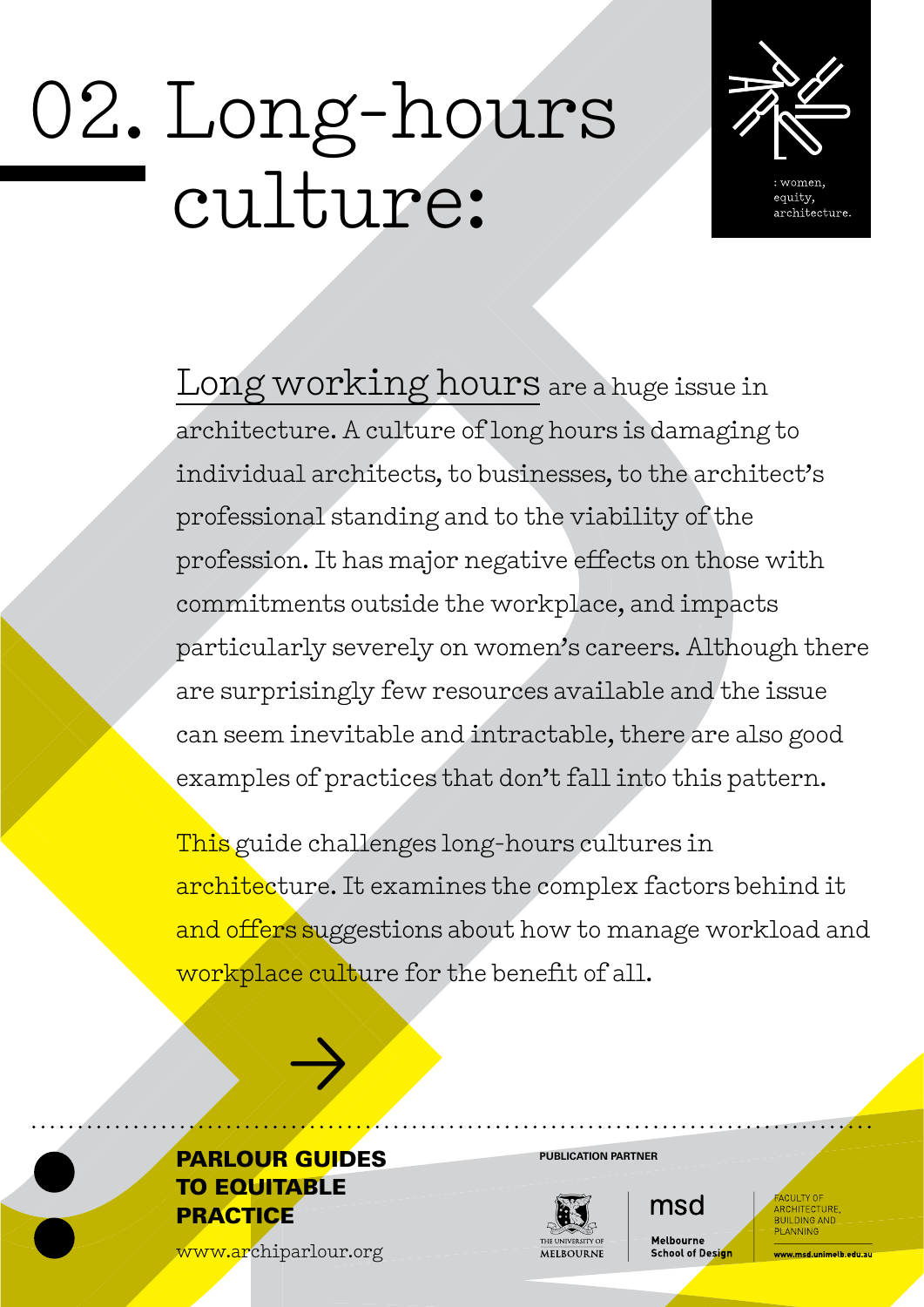

# What is a longhours culture?

Long-hours culture means the widespread acceptance of constant, excessive working hours (mostly unpaid). The belief in the long-hours model of work links to economic, management and professional identity issues.

Professional image A long-hours culture has become entwined with the selfimage of many architects, and reflects larger professional beliefs about the responsibilities and commitments of architects. At university, design studios can firmly entrench the idea that being an architect involves personal sacrifice, and that long hours are required to produce good work – 'you do it because you love it'. This is often perpetuated in practice.

Economics Economic issues fostering a long-hours culture can intensify in slow economic climates. These issues include highly competitive business environments and concomitant low fees and fee undercutting, which can lead to practices depending on unpaid labour or unpaid overtime. It is the responsibility of practice owners to ensure that sufficient fees are put in place to cover the resources required to deliver a project, without relying on unpaid overtime.

**Management** Long hours often come about through management underestimating or ignoring the amount of time required to deliver work in relation to the experience or skill set of the staff member. Most employees want to produce high quality work and aim to deliver what is required. But sometimes employees have poor time management skills; sometimes workload and expectations are set unreasonably high within the available working hours.

**Presenteeism** A culture of long hours can mistakenly equate the amount of hours in the office with productivity.

#### Design as a never-ending process

A long-hours culture can be encouraged when design changes continue up until the last minute without systems to accommodate this process. All practices wish to develop their work to its best possible form, but it is important to recognise the impact of ongoing tweaks and variations on overtime if not accommodated in the project schedule.

Motivations The motivations that drive many architects to work long hours are complex. They include a strong sense of responsibility for the work, a desire to do well, and fear of losing jobs or not keeping up. It is important to disentangle these factors from the culture of excessive working hours, and to acknowledge that these desires and concerns can be met in other more effective ways.

The data Many architectural practices do operate successfully on more standard hours. However, our research indicates that long working hours, and substantial amounts of unpaid overtime, are widespread in Australian architecture.

The 2011 census finds that 39% of all those who identify as architects work over 41 hours a week (compared to 29% of all professionals), and that 22% work 49 or more hours a week (compared to 17% of all professionals). More than a quarter of the men (26%) work over 49 hours a week, as do 12% of the women.

The Parlour surveys of men and women architects also found long working hours, with most of the extra hours appearing to be unpaid. Only 6% of men and 7.4% of women respondents indicated that overtime was paid, while 14% of men and 17% of women had access to flexible practices such as time-in-lieu to offset overtime.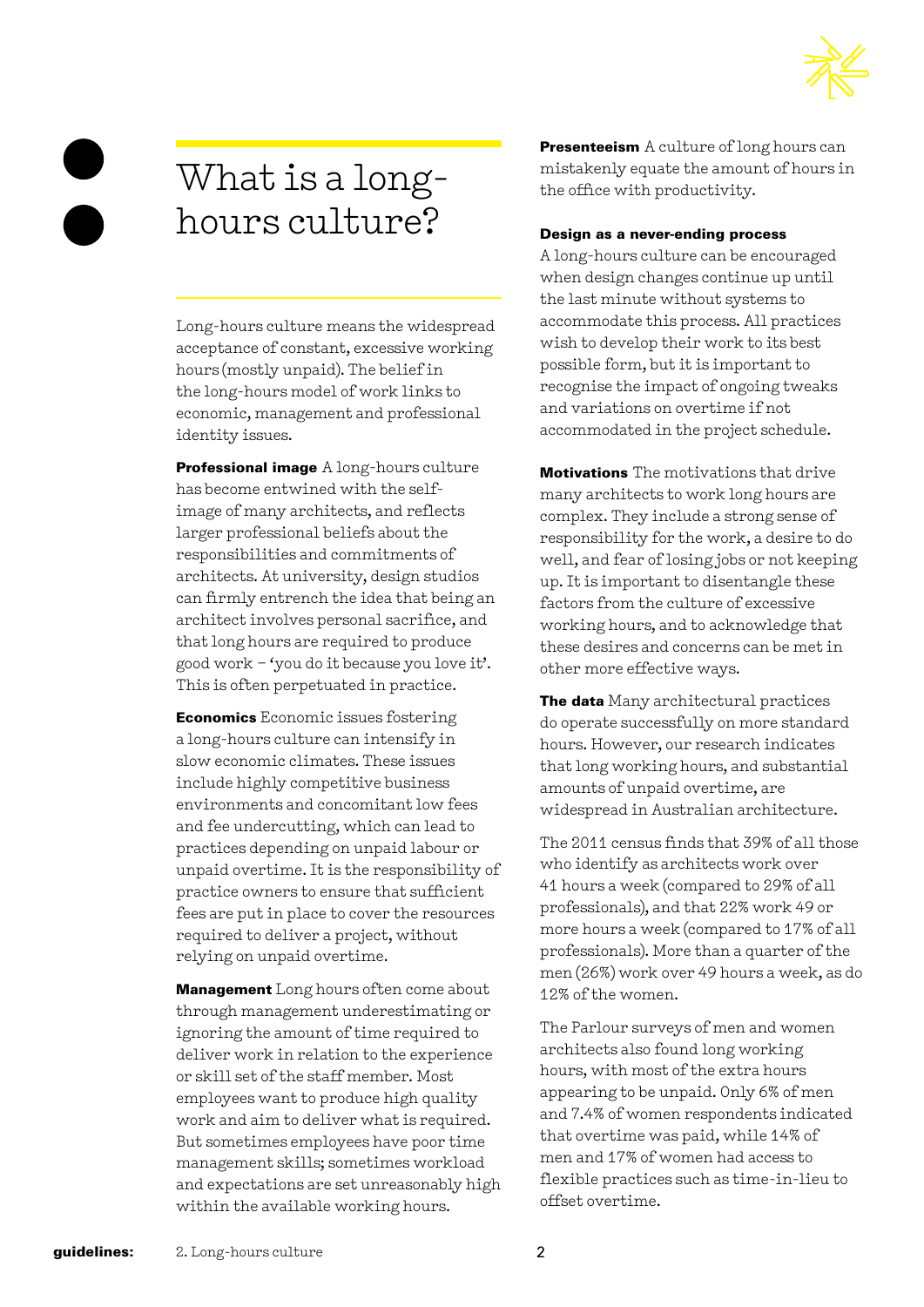

# Why does it matter?

A culture of long hours can mask poor practice management, exhausted and miserable architects and failing businesses, not to mention an undervalued profession.

The consultation that accompanied the development of these guides identified 'long hours' as the second-most important issue facing women in Australian architecture. (Pay equity was the first). It was also nominated as the least open to change. Long hours is also the topic that has generated the most discussion on the Parlour website. This correlates to research elsewhere. A 2003 report by the Royal Architectural Institute of Canada cites excessive work hours as one of the three key reasons young men and women leave the profession. A Royal Institute of British Architects' report from the same year also found that a long-hours culture and its flow-on effects on lack of flexibility and poor work/life balance were among the reasons for women leaving the profession.

Challenging and addressing long-hours cultures will make a huge difference to women in the profession, but it will also result in a more resilient, viable, healthy and respected profession for all.

## **Practices**

**Productivity** Contrary to the perception that long hours equates to productivity, a long-hours culture and lack of work/life balance can quickly breed resentment and dissatisfaction among employees, leading to a decrease in productivity.

It can result in poor decisions or timewasting indecision, reduced creativity, high staff turnover and a poor reputation that may mean the practice can't attract the best employees. It is also a sign of a poorly managed practice and may mask other serious business problems.

Demographics A culture of constant long hours can constrain the demographic of a practice – young employees may be prepared to put in the hours early in their careers, but this becomes untenable as they get older and gather more commitments.

This can result in a practice regularly losing experienced staff along with accumulated knowledge and incurring continual expenses related to training of new staff. Older architects also report the negative impact of continuing expectations of long hours on their health and lives.

Penalties Practices that do not remunerate employees for overtime expose themselves to prosecution and substantial fines.

In contrast, when practices and workloads are well-managed, staff will be much more willing to step up and help when the pressure really is on, and will be able to do so in more productive ways.

# Employees

Health impacts Constant, excessive working hours takes its toll on employees and their families and can lead to fatigue, which results in other health problems. Common mental health issues associated with long working hours include depression, anxiety and low self esteem. This can then flow into other areas of work – for example, poor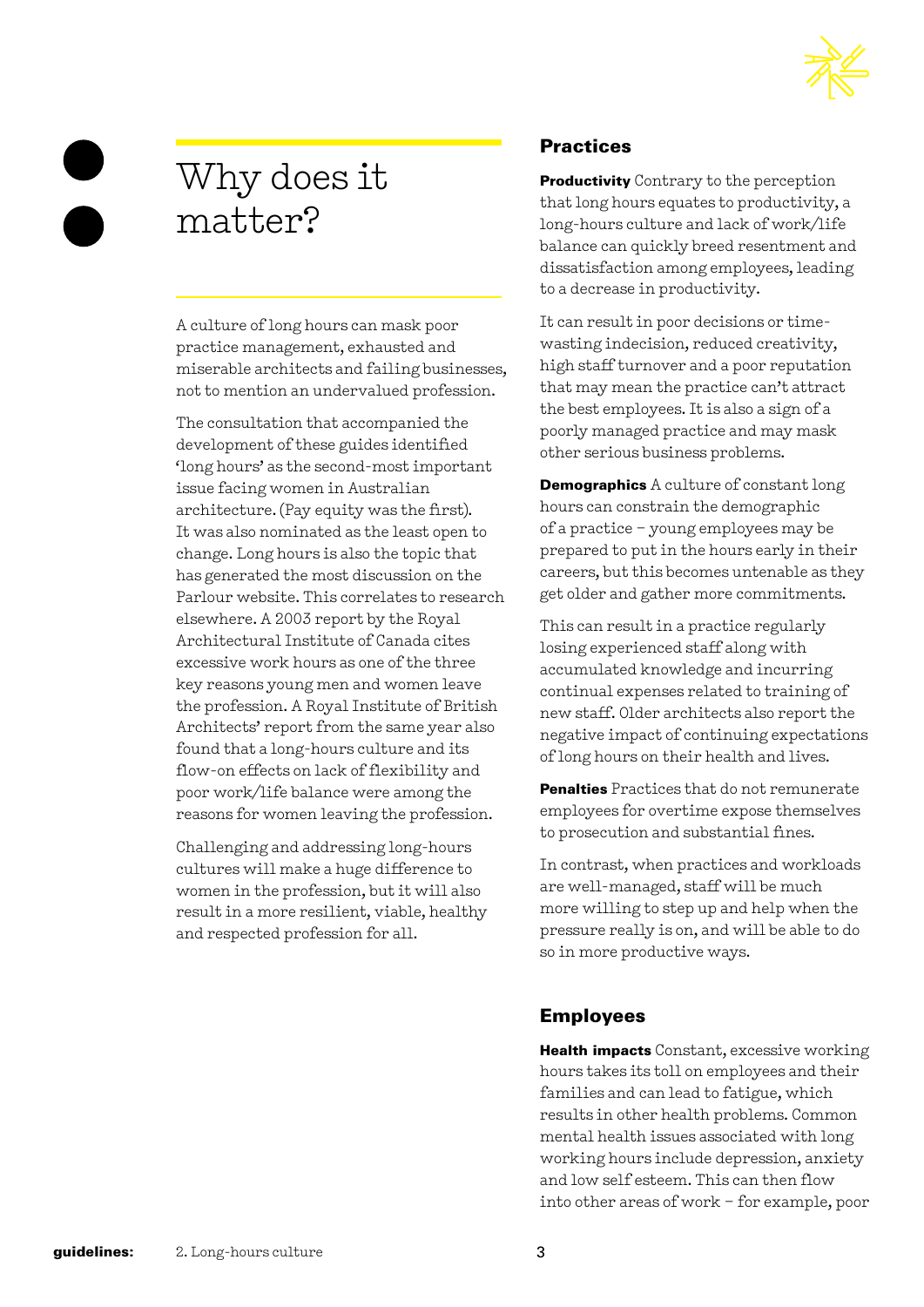



decision-making, difficulties identifying priorities and weak negotiating skills. This is very problematic for both the architect and the employer.

**Career impacts** A long-hours culture limits the careers of those who have other commitments and means that many architects are disillusioned and disappointed by their careers.

Many of the women who responded to the Parlour survey identified the expectations of long hours as having a major negative impact on their ability to work effectively in the profession and it is a key reason for women leaving the profession. The reasons for this are complex, but include the difficulty of reconciling long hours with other responsibilities and being perceived as being less committed because they are unable to work long hours.

### The profession

Professional regard If the profession wants others to value architecture and architects, then it needs to start by valuing itself. Expecting architects and other employees to contribute long hours of unpaid work undermines the industry and those who work in it. Good and talented people are lost to the profession because of burn-out, or they leave for careers in other sectors which are as rewarding and less exploitative.

# What can we do?

The profession as a whole needs to step up to the challenge of changing longhours cultures. Universities, practices, directors, employees, co-workers – all may be complicit in perpetuating this culture, so everyone has a part to play in finding a solution.

Challenging beliefs Cultural change also requires unpicking some of the myths around architecture. Remember:

- A long-hours culture does not equate to better work. Fatigued architects do not make better decisions and are not more creative.
- Architects who work efficiently within normal hours are no less committed as those who work long hours inefficiently.
- Being in the office for long hours does not mean that architects are actually working productively for all of those hours.
- Being a good architect involves engaging in the wider world. This isn't possible if you never leave the office.
- Managers have a responsibility to set reasonable workloads on architects.
- Architects tend to do whatever is required to make the project the best it can be, but this can lead to long hours and servicing over and above the negotiated fee. This is a trap that employers and employees need to keep in mind.

This does not mean that architects should never work extra hours. It does mean that working long hours continually for the sake of it is counterproductive and destructive.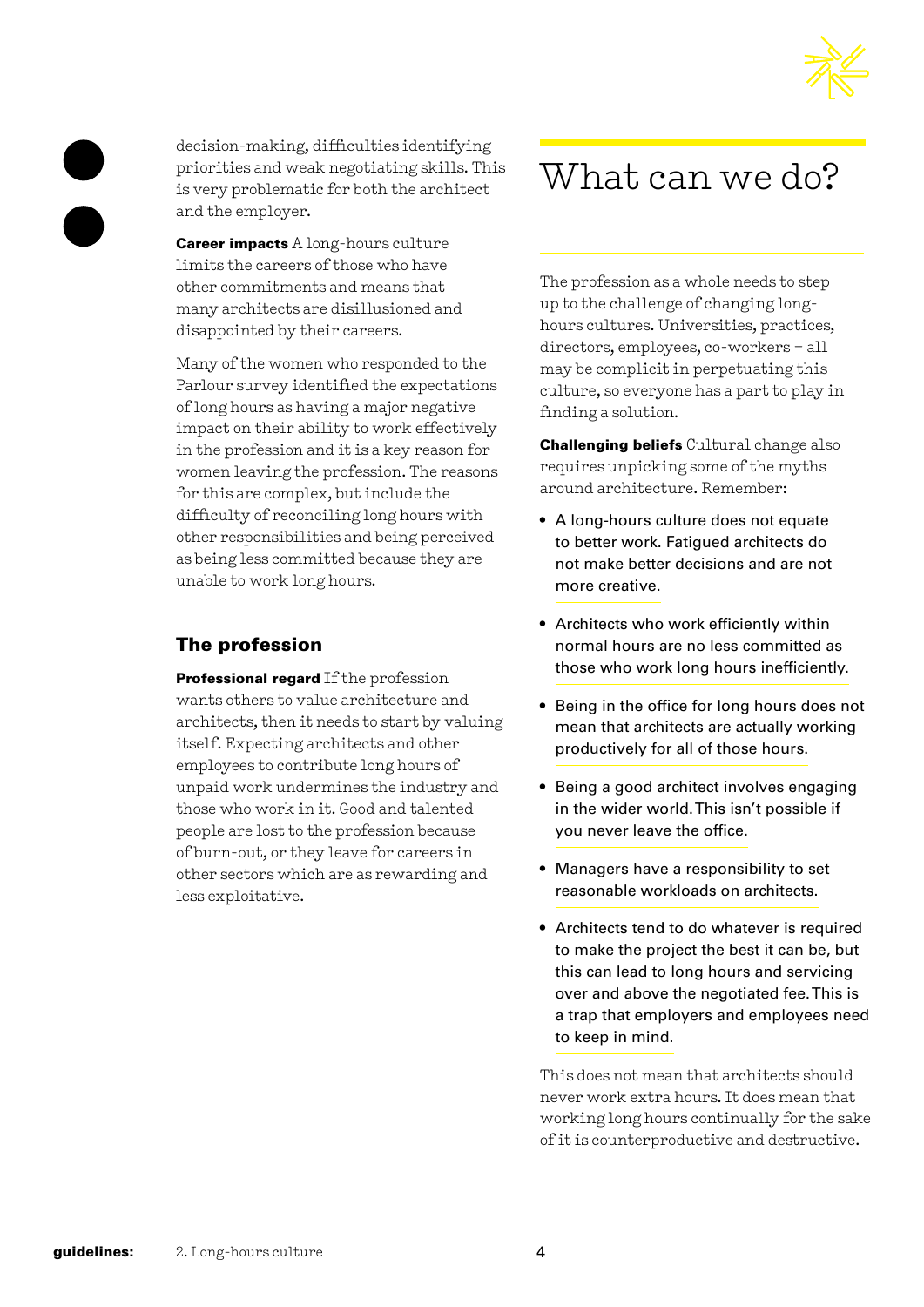

# Practices

The good news is that not all practices have an entrenched culture of long hours – and many with more sensible working hours produce excellent work. Other practices have managed to implement management and resourcing changes that have significantly reduced amounts of overtime required while increasing productivity and maintaining the quality of their work.

It is important to distinguish between occasional long hours in response to specific, unforeseen situations and a continuing culture of crisis management that results in an entrenched long-hours culture. If your office tends towards the latter, you need to make changes and/or seek help.

Aim to build a resilient office that can accommodate both planned and unexpected absences, and can effectively absorb and respond to unexpected events without resorting to continual long hours.

### Know your legal responsibilities

Employers have responsibilities relating to working hours under the Fair Work Act, the National Employment Standards, the Architects Award and other relevant Awards. Practices and directors can incur substantial fines for flouting these.

**:** *See Rights and responsibilities at the end of this guide.*

#### Be serious about staff and workload management

Many (not all) architectural practices are undermanaged, with inadequate resources, time or consideration put into project and workload planning. This can lead to all kinds of problems, including a longhours culture.

Directors, managers and team leaders have a responsibility to set reasonable workloads for architects, taking into account the experience level and the skill strength of each architect they are managing.

- Be clear about who is responsible for managing staff and workload. This should be part of someone's job. They need to be resourced properly, taken seriously and held accountable.
- Develop staffing strategies to allow the practice to respond flexibly to shifting priorities.
- Hours worked by employees should be recorded and regularly assessed. If employees are working continual long hours, ask them why: 'Are you struggling with the work? Is the deadline unreasonable?' This sends a clear message about expectations and helps open lines of communication.
- If employees are continually working overtime, managers should reduce their workload until the employee develops sufficient experience to tackle more complex work or to work faster.
- Set timelines and keep track of these.
- Set priorities. This allows employees to take responsibility for scheduling their work. In contrast, unclear priorities can mean the employees 'over work' as it seems that everything needs to be done at once.
- Make sure directors, managers and project leaders communicate effectively with teams to ensure issues are raised in a timely fashion.

### Lead by example

Cultural change is much more effective when it is led from the top. Senior staff can be powerful change agents.

- Insist that senior staff mostly come and go at reasonable hours, occasionally work flexibly and take leave owed to them.
- Ensure that senior members of the practice discourage staff from excessive overtime.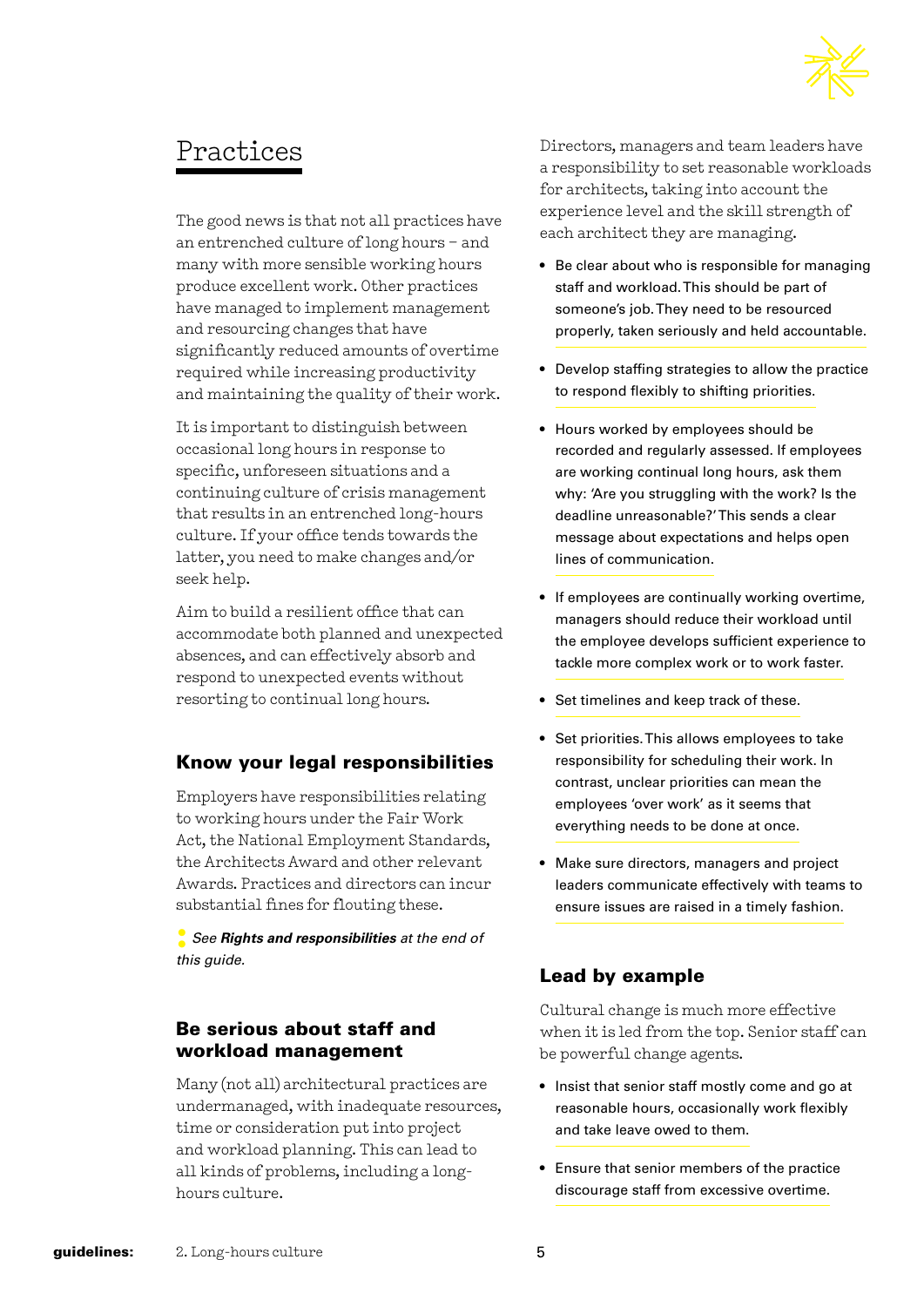

#### Send clear messages about working hours

It's easy (and flattering) for employees to feel as though they're too valuable to be spared. Re-framing this attitude, while clearly valuing the employee, is part of creating a resilient office.

Practice leadership should send clear messages that the firm supports and expects reasonable hours of work, and values those who can work effectively in the hours available.

- Benchmark against the standard working week.
- Send clear messages to all staff that their work should be done within the standard eight-hour day – or within the terms of their alternative employment agreement – wherever possible.
- Keep an eye on competitive overstaying and after-hours work cultures in your office. Try to curb any excesses.
- Ensure that employees do not judge each other around working hours. Make it clear that the practice values productivity and does not simply equate long hours with greater commitment.
- Make sure to thank those who do work long hours to meet a short-term need.
- Note on your website that you don't accept applications from those offering free labour.

#### Manage resource allocation

Manage resources and time, and keep developing knowledge about this. Strategies for doing this will differ according to the size of your practice.

Coping with occasional circumstances – a particularly pressing deadline or an unexpected change – is a different matter to larger management problems associated with long-hours cultures, and a resilient office will be able to manage these.

- Audit the practice's performance in relation to time and budgets. Every project can run into unexpected problems, but if all jobs routinely demand long hours there may be a problem with scheduling and workloads.
- Track projects to build knowledge about time taken, number of drawings required, budgets and so on. Use this to improve and update ongoing projections about the staff resources required for different types of projects.
- Ensure that labour and time resources are adequate for the development of a project.

#### Manage overtime

Expecting staff to provide regular unpaid overtime 'for the good of the business' is a breach of workplace regulations and a sign of a poorly managed practice. It also often results in employees moving on.

- Discourage staff from doing overtime unless absolutely necessary.
- Use paid overtime or flexible hours as a fair exchange for long hours. Putting in long days and sharing the stress is much more tolerable when the benefits are shared.
- Flexible work arrangements rather than long hours are likely to yield a win/win situation for the practice and staff. This is a much better alternative to high staff turnover and a longterm failure to hang on to your best talent.
- Remember that once a pattern of long hours has started, it can quickly become the norm.

### Monitor productivity

A long-hours culture equates the physical presence of a team member with 'productive contribution'. In reality, an exhausted team member is unlikely to be doing their best work, and may be doing little of value at all. Ensuring employees are alert, engaged and productive is far more effective.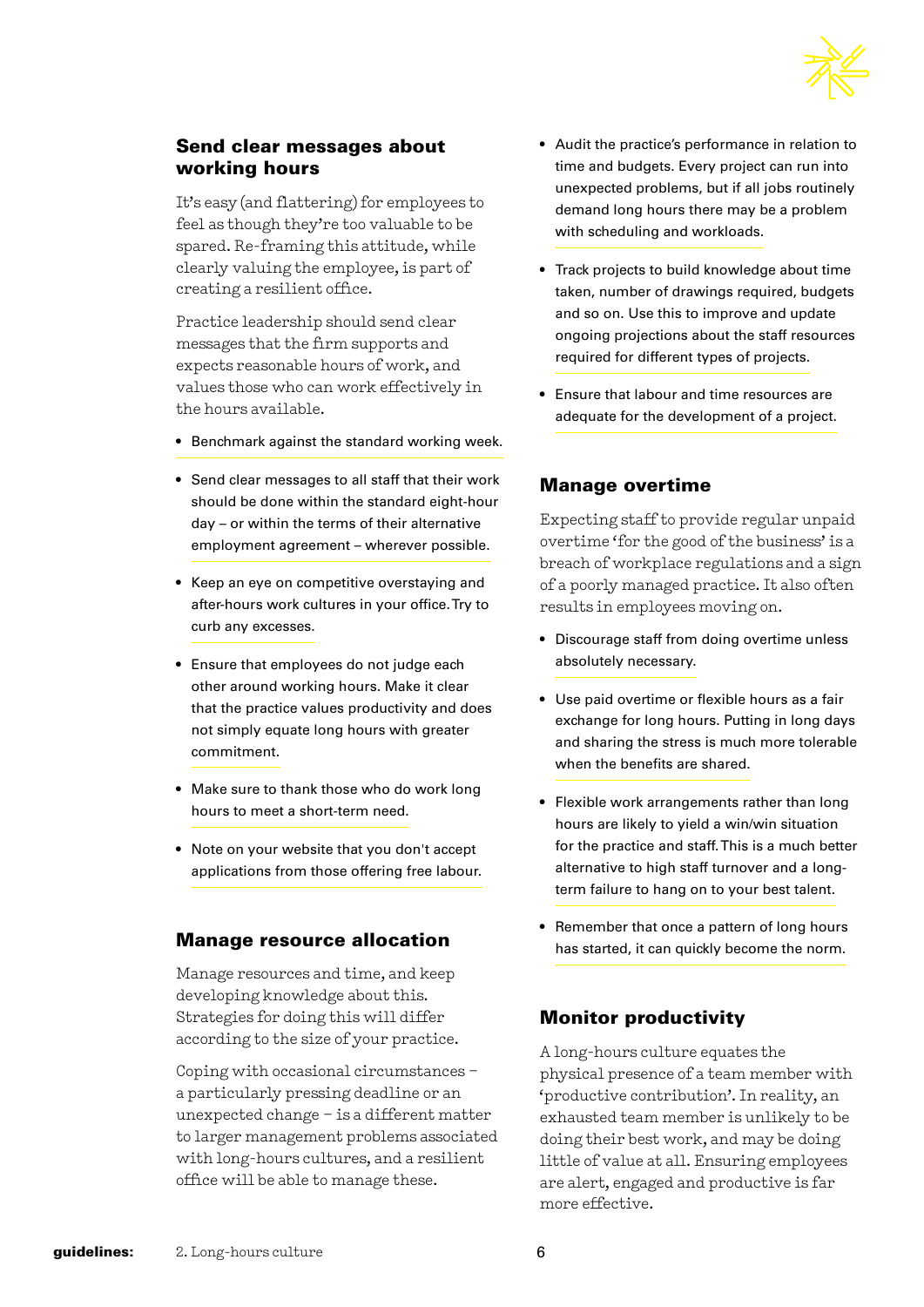

- Keep an eye on the productivity of staff.
- Remember that those with external responsibilities often work smarter rather than longer. Don't assume that those who stay late are the most dedicated employees.
- Ensure that those who achieve reasonable workloads within their agreed working hours are rewarded for their effectiveness.
- Assess and reward staff by outcomes, not time spent in the office.
- Provide chronic over-stayers with assistance in time management. Ensure that they are working efficiently and that hours in the office are not wasted.

#### Be aware of perfectionism

Some employees are under-confident in their abilities, regardless of the quality of their work. This may lead to over-working.

- Be aware of under-confidence that may lead some to work excessive hours.
- Assess the quality of the work, not the employee's perceptions of it.
- Try to bolster and nurture the confidence of underconfident employees, especially early in their careers.
- Be aware of the corrosive effects of long hours on those experiencing confidence and selfesteem issues.

#### Educate your clients

Some clients place significant demands on a practice – including clients who have made public commitments to equitable workplaces. This can be difficult to manage in the competitive world of a service industry. However, it is worth making parameters clear – if you don't demonstrate that you respect your staff and work environment, no one else will.

- Encourage your clients to respect the workplace structures and systems in place in your office and, where possible, avoid accepting unreasonable demands within inadequate timeframes.
- Discourage clients from making demands of your employees that they would not make of their own staff or of other consultants.

#### Be careful of low fees

Under-quoting and fee-cutting accelerate in the tight economic climates, and may mean that practices are unable to complete work without expecting staff to work unpaid overtime.

The problem of low fees is beyond the scope of the guidelines, but it is important to bear in mind that these short-term survival strategies produce longer-term difficulties for the financial sustainability of individual practices and the whole profession.

#### Seek advice

Not all architects are great business people, and some struggle with the management side of running a practice. Many practices experience growing pains as they increase in size, without adequate management systems and business planning. This can affect the culture that develops in an office and the expectations placed on staff. If this applies to your practice, consider seeking advice from an expert.

- Consider using a business coach or management advisor who can help put systems in place to create a more effective workplace and a better work culture.
- Find a mentor. Mentors are not only for young architects. Those managing a practice may benefit from a mentoring relationship with someone more experienced or skilled in the business and management of architecture. **:** *See Parlour guide: Mentoring.*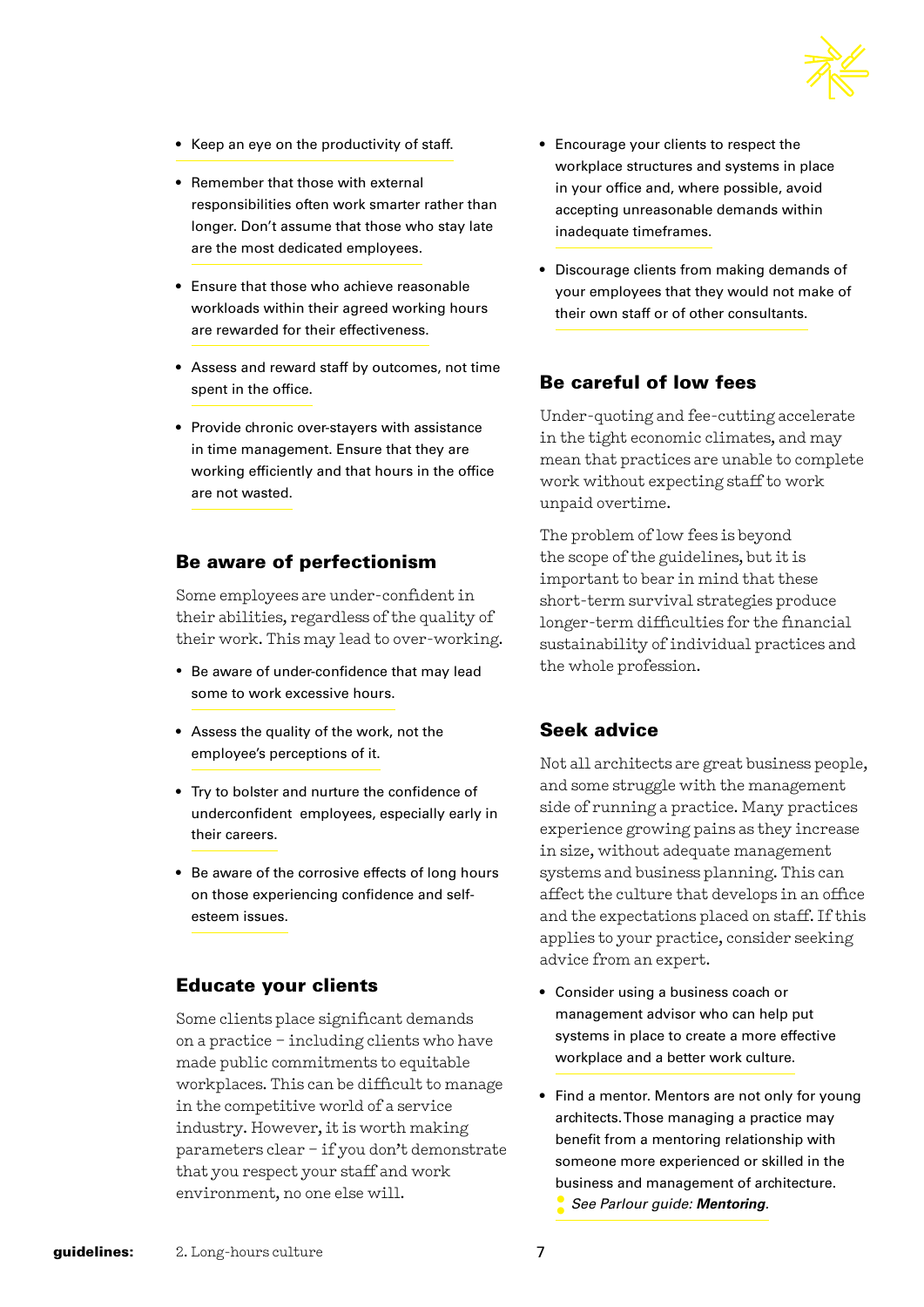

# Employees

As an employee it can seem impossible to change an entrenched culture, but employees do have some power and may be able to initiate change or at least to encourage directors and senior staff to see the problem. (Nonetheless, real change also needs leadership from the top.)

It is also important to acknowledge that employees can be complicit in perpetuating a long-hours culture – particularly in the early part of their careers when other commitments may be less time-consuming.

Long hours in the office can be addictive, and the collegiate atmosphere of pulling all-nighters is often exciting and recreates the camaraderie of the university design studio. But long term, it is not healthy, and it can result in a judgmental office culture that discriminates against those who are unable or unwilling to participate.

### Know your rights

Understand your rights.

- Remember that the Architects Award stipulates that extra hours must be recompensed by the employer in one of three ways (outlined in the Award).
- Remember that under the *National Employment Standards* all employees have the right to refuse unreasonable additional hours.

**:** *See Rights and responsibilities at the end of this guide.*

### Identify fair employers

This point is reiterated throughout the set of guides – employers who are poor in one area are also often weak in others.

**:** *See Parlour guides: Recruitment, Pay equity and Career progression*.

• Research the practices you would like to work for. Look for fair workplaces that offer time-inlieu or other compensatory conditions. Avoid those with a reputation for poor management and a long-hours culture.

#### Be part of the solution, not the problem

Many architects genuinely love their work and sometimes there is nothing else they'd rather be doing. But not everyone feels this way all the time. And long hours that feel 'compulsory' are unappealing, even when you love your job.

- Pre-empt potential long hours by requesting additional resources when required to meet a deadline.
- Understand that long hours are more or less viable at different stages of a career. If you are young and keen, don't judge others who are less able to stay late. Remember, it could easily be you in a few years.
- Value your colleagues for the quality of the work they produce and for what they bring to the workplace, rather than assessing them on the number of additional hours they put in.
- Learn to recognise a long-hours culture. Working extra hours on a challenging and rewarding project is not necessarily a bad thing, nor is stepping up during a particular pressure point, but this should be separated from participating in an unforgiving culture of long hours for the sake of it.
- Don't get involved in competitive overstaying.
- Challenge your own reasons for working overtime. What is motivating you?
- Design work can be a very open-ended activity, and this can also encourage long hours – but remember that insight often comes when you step away and give your mind time to reflect. Exhaustion and fatigue lead to poor decisions and a loss of creativity – and therefore poorer design outcomes.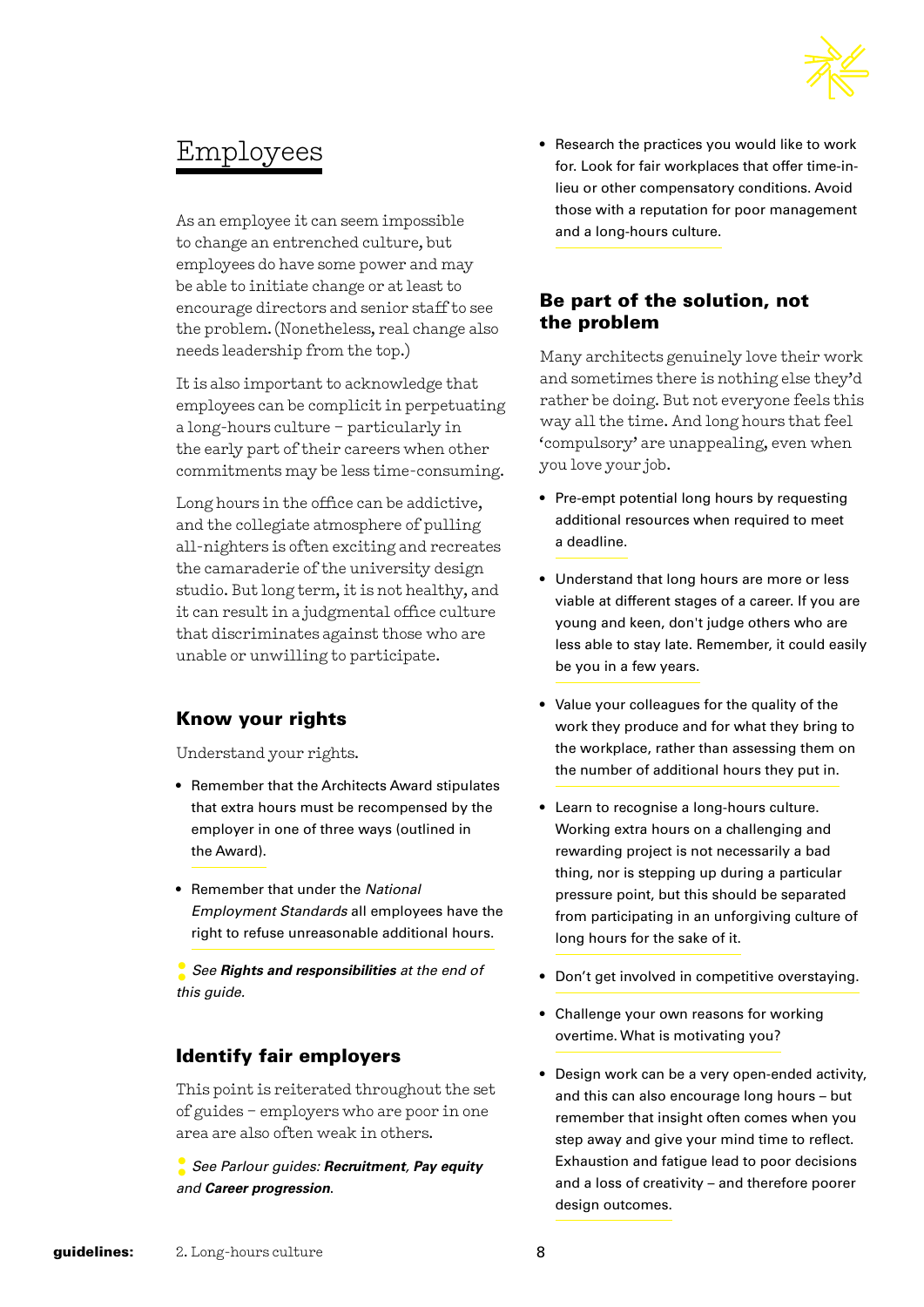

#### Communicate, seek advice and ask questions

As an employee you may feel powerless at times when facing an existing long-hours culture, and it may seem impossible to challenge it single-handed. But suffering in silence can also exacerbate the problem.

- Communicate clearly with your employer/ manager about any unexpected hiccups or difficulties with a project and the impact this has on workload and hours. Seek advice about strategies to deal with this.
- If the overtime is occurring because of lack of staff resources on a project, discuss this with management. Request additional staff or extended time frames if this is the case.
- Speak to your mentor/s about workplace productivity and ask for advice on how to avoid developing a habit of working long hours. They may also be able to help you identify when enough work has been done on a task.
- Ask your employer questions about what is considered a reasonable amount of hours to be working on a weekly basis.
- Don't agree to additional tasks if it means excessive hours. Discuss how these tasks can be completed.
- Don't apologise for being unable to work late on a consistent basis.
- Speak up if you are overwhelmed by a punishing workload. Senior staff are busy people and may not have noticed that you have been given more work than is reasonable. A non-confrontational way to do this might be to list the tasks you have and ask which ones they want prioritised.

#### Offer creative alternatives

If overtime is unavoidable due to a particular issue in a specific project and you have responsibilities outside the office, try coming up with creative suggestions on how you can contribute.

- Discuss options. Is it possible to leave and come back? Work remotely from home? Come in early the next morning?
- Working overlapping shifts on a project can be more productive than having everyone there at the same time.
- Adjust client expectations of timelines and scope of work.

#### Beware the slippery slope

Long hours can seem like a way to demonstrate your commitment to a practice and the profession, but you might be the only one to remember or recognise this. Over time this can lead to bitterness and disappointment.

• Don't assume that by working long hours when you are young you are 'banking hours' for the future. Many employees who have put in long hours find that this is hardly remembered later when it comes to promotions, redundancy or negotiating flexible or part-time hours.

#### Don't underrate yourself

Some employees work excessive hours due to worry and a lack of confidence about the quality of their work. Long hours are unlikely to help and may exacerbate the problem.

• Ask yourself if you really need to over-work, or is it a method to manage anxiety and low confidence. If the latter, there will be other, more effective remedies.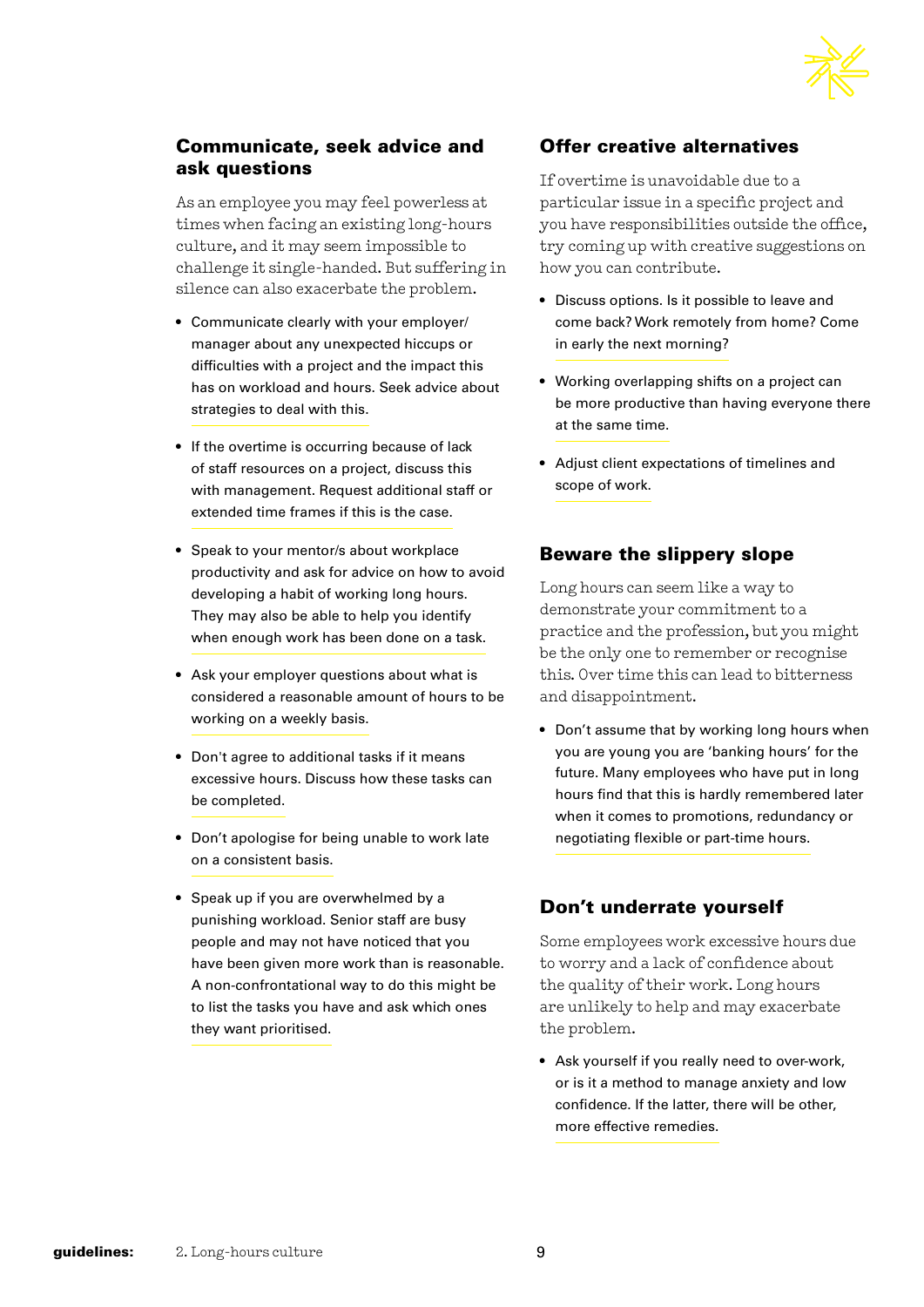

# The profession

Professional organisations can play a significant role in advocating for reasonable, inclusive and ethical workplace cultures. This is particularly important in relation to long-hours culture, which is often tied to low fees and fee-undercutting as well as cultural factors. Changing the expectations around fees is difficult for individual practices, so professional bodies have extremely important roles in articulating the value of architecture and advocating for the fair treatment of architectural employees. This include challenging long-hours cultures.

#### Promote ethical workplaces

Professional bodies should clearly advocate for their member practices to be ethical workplaces. For example, the Royal Institute of British Architects has declared that practices that use unlawful unpaid intern arrangements will be struck off the list of chartered architects.

#### Teach students well

Universities and educational institutions should set students up with effective, productive work habits, rather than inculcating a long-hours culture.

- Reduce the availability of 24-hour studios. Limiting access can help students to learn appropriate time-management skills.
- Structure projects so that there are a number of smaller deadlines for work rather than a big one at the end.
- Monitor for competitive overstaying and ensure that individual staff members do not implicitly encourage it. This can help to deter a long-hours culture in the studio.

#### Rights and responsibilities

Ordinary hours of work as set out in the *National Employment Standards* cannot exceed 38 per week and must be worked between 8 am and 6 pm Monday to Friday inclusive. The spread of hours may be altered by mutual agreement between the employer and the majority of employees in the establishment, section or sections concerned.

Under the *National Employment Standards* all employees have the right to refuse unreasonable additional hours.

The Architects Award includes clear provisions for overtime and states that, 'an employer must compensate an employee for all time worked in excess of normal hours of duty'. This can be done in one of three ways:

– Time-off-in-lieu, which must be taken within six months or paid for at the rate of time-and-a-half. – Payment at time-and-a-half. – Another agreed arrangement, so long as it is not entered into for the purpose of avoiding Award obligations and does not result in unfairness to the employee.

Alternative arrangements must be recorded. Typically employers will offer an 'annualised salary', which will cover both ordinary hours and overtime. It is important for employees to keep a record of their hours of work in order to be able to work out whether the arrangement is fair or whether the employee would be better off being paid 'hour for hour' for all overtime worked. The periodic review of this type of arrangement is very important.

Note: This is offered as an overview only. Readers are reminded that legislation may change and they are advised to check current legislation at the time of reading.